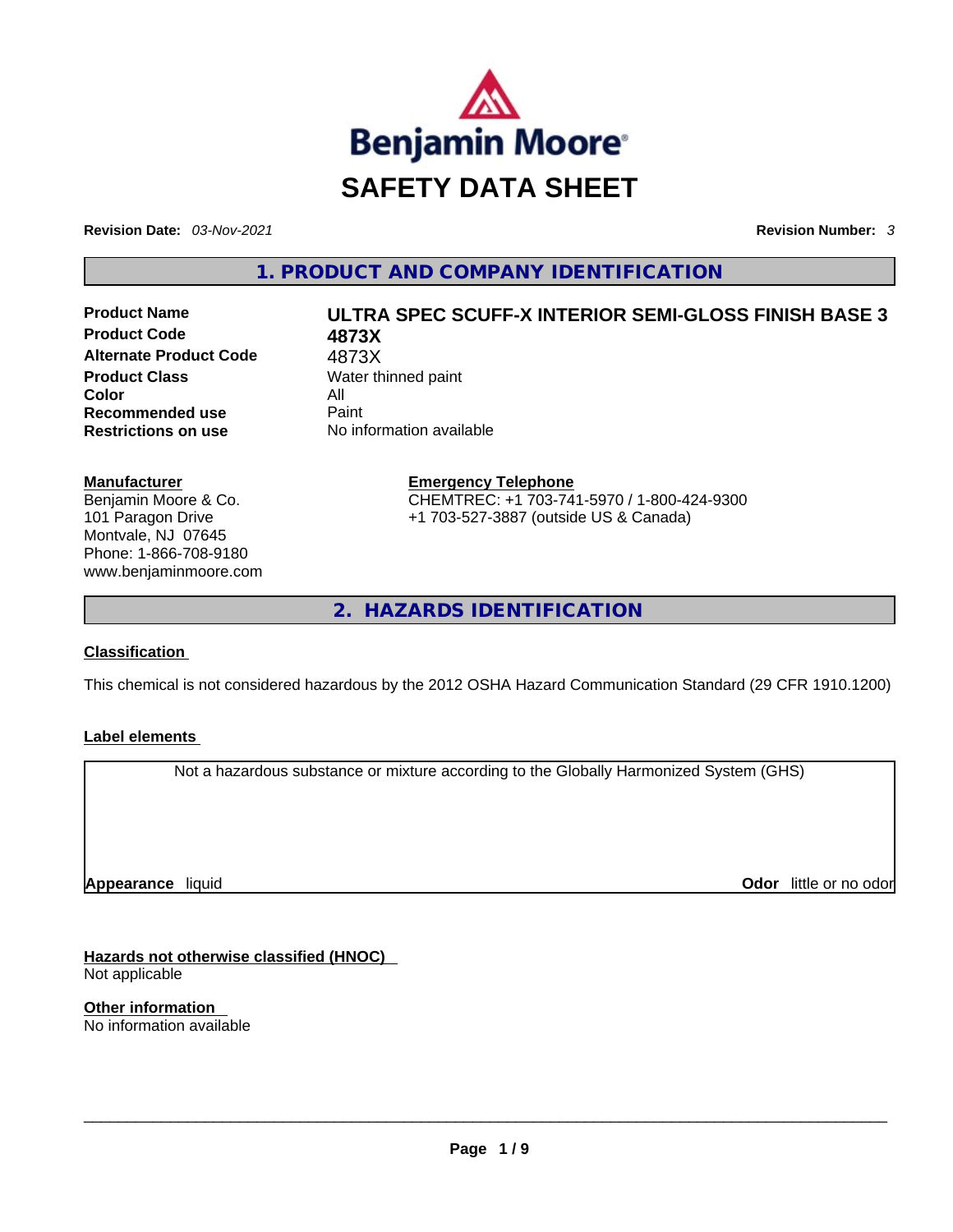**WARNING:** This product contains isothiazolinone compounds at levels of <0.1%. These substances are biocides commonly found in most paints and a variety of personal care products as a preservative. Certain individuals may be sensitive or allergic to these substances, even at low levels.

# **3. COMPOSITION INFORMATION ON COMPONENTS**

| <b>Chemical name</b>        | <b>CAS No.</b> | Weight-%    |
|-----------------------------|----------------|-------------|
| Kaolin                      | 1332-58-7      | $5 - 10$    |
| Titanium dioxide            | 13463-67-7     | - 5         |
| Silica amorphous            | 7631-86-9      | - 5         |
| 2-Amino-2-methly-1-propanol | 124-68-5       | $0.1 - 0.5$ |
| Ammonia                     | 7664-41-7      | $0.1 - 0.5$ |

|                                                  | 4. FIRST AID MEASURES                                                                                    |
|--------------------------------------------------|----------------------------------------------------------------------------------------------------------|
| <b>General Advice</b>                            | No hazards which require special first aid measures.                                                     |
| <b>Eye Contact</b>                               | Rinse thoroughly with plenty of water for at least 15 minutes and consult a<br>physician.                |
| <b>Skin Contact</b>                              | Wash off immediately with soap and plenty of water while removing all<br>contaminated clothes and shoes. |
| <b>Inhalation</b>                                | Move to fresh air. If symptoms persist, call a physician.                                                |
| Ingestion                                        | Clean mouth with water and afterwards drink plenty of water. Consult a physician<br>if necessary.        |
| <b>Most Important</b><br><b>Symptoms/Effects</b> | None known.                                                                                              |
| <b>Notes To Physician</b>                        | Treat symptomatically.                                                                                   |
|                                                  | 5. FIRE-FIGHTING MEASURES                                                                                |

| <b>Suitable Extinguishing Media</b>                   | Use extinguishing measures that are appropriate to local<br>circumstances and the surrounding environment.                                   |
|-------------------------------------------------------|----------------------------------------------------------------------------------------------------------------------------------------------|
| Protective equipment and precautions for firefighters | As in any fire, wear self-contained breathing apparatus<br>pressure-demand, MSHA/NIOSH (approved or equivalent)<br>and full protective gear. |
| <b>Specific Hazards Arising From The Chemical</b>     | Closed containers may rupture if exposed to fire or<br>extreme heat.                                                                         |
| Sensitivity to mechanical impact                      | No                                                                                                                                           |
| Sensitivity to static discharge                       | No.                                                                                                                                          |
| <b>Flash Point Data</b><br>Flash point (°F)           | Not applicable                                                                                                                               |
|                                                       |                                                                                                                                              |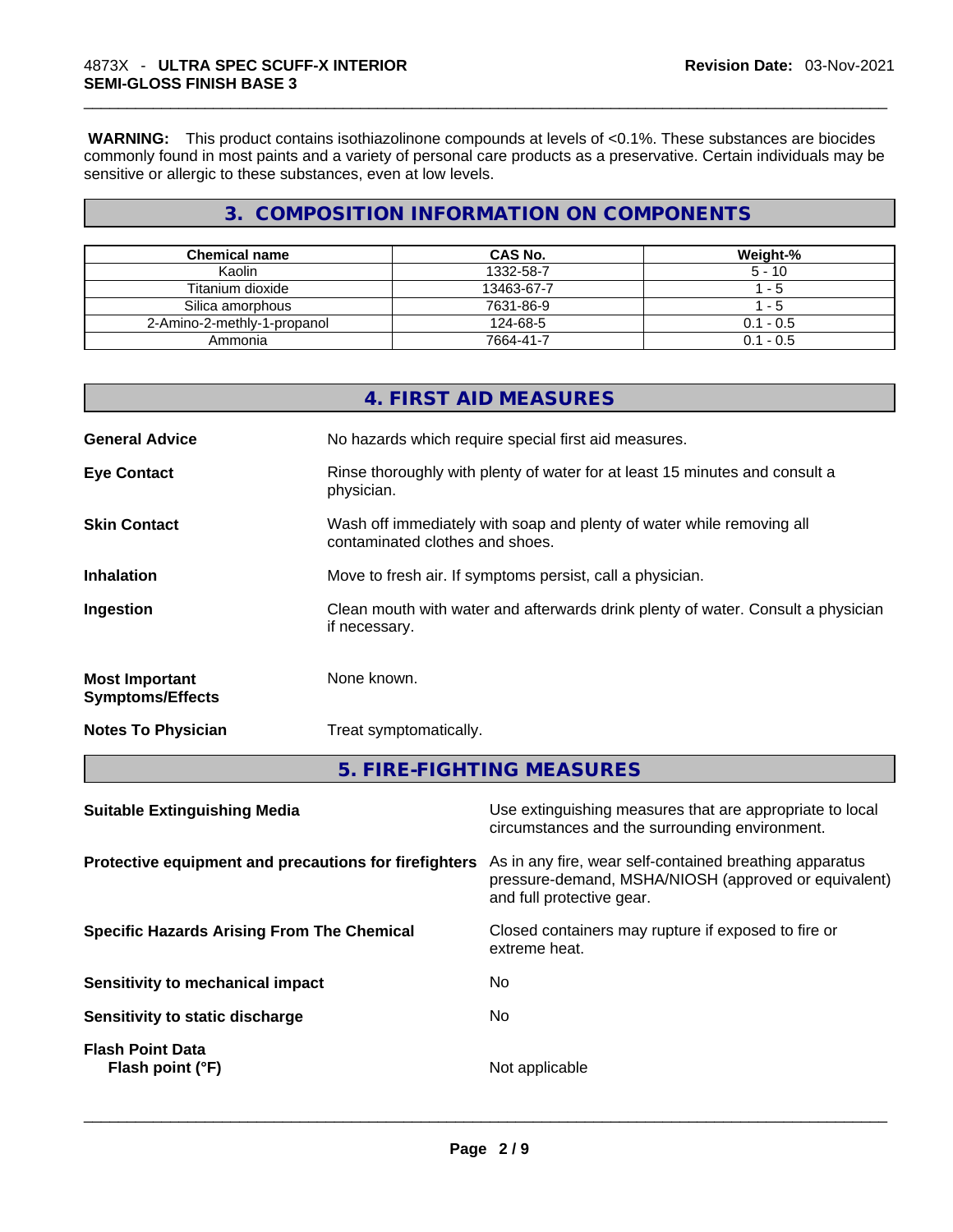| Flash Point (°C)<br><b>Method</b>                             |                        | Not applicable<br>Not applicable |                                |  |
|---------------------------------------------------------------|------------------------|----------------------------------|--------------------------------|--|
| <b>Flammability Limits In Air</b>                             |                        |                                  |                                |  |
| Lower flammability limit:<br><b>Upper flammability limit:</b> |                        | Not applicable<br>Not applicable |                                |  |
| <b>NFPA</b><br>Health: 1                                      | <b>Flammability: 0</b> | <b>Instability: 0</b>            | <b>Special: Not Applicable</b> |  |
| <b>NFPA Legend</b><br>0 - Not Hazardous                       |                        |                                  |                                |  |

- 
- 1 Slightly 2 - Moderate
- 3 High
- 4 Severe

*The ratings assigned are only suggested ratings, the contractor/employer has ultimate responsibilities for NFPA ratings where this system is used.* 

*Additional information regarding the NFPA rating system is available from the National Fire Protection Agency (NFPA) at www.nfpa.org.* 

|                                  | <b>6. ACCIDENTAL RELEASE MEASURES</b>                                                                                                                                            |
|----------------------------------|----------------------------------------------------------------------------------------------------------------------------------------------------------------------------------|
| <b>Personal Precautions</b>      | Avoid contact with skin, eyes and clothing. Ensure adequate ventilation.                                                                                                         |
| <b>Other Information</b>         | Prevent further leakage or spillage if safe to do so.                                                                                                                            |
| <b>Environmental precautions</b> | See Section 12 for additional Ecological Information.                                                                                                                            |
| <b>Methods for Cleaning Up</b>   | Soak up with inert absorbent material. Sweep up and shovel into suitable<br>containers for disposal.                                                                             |
|                                  | 7. HANDLING AND STORAGE                                                                                                                                                          |
| <b>Handling</b>                  | Avoid contact with skin, eyes and clothing. Avoid breathing vapors, spray mists or<br>sanding dust. In case of insufficient ventilation, wear suitable respiratory<br>equipment. |
| <b>Storage</b>                   | Keep container tightly closed. Keep out of the reach of children.                                                                                                                |
| <b>Incompatible Materials</b>    | No information available                                                                                                                                                         |
|                                  |                                                                                                                                                                                  |

# **8. EXPOSURE CONTROLS/PERSONAL PROTECTION**

#### **Exposure Limits**

| <b>Chemical name</b> | <b>ACGIH TLV</b>                           | <b>OSHA PEL</b>           |
|----------------------|--------------------------------------------|---------------------------|
| Kaolin               | TWA: 2 $mg/m3$ particulate matter          | 15 mg/m $3$ - TWA         |
|                      | containing no asbestos and <1%             | 5 mg/m <sup>3</sup> - TWA |
|                      | crystalline silica, respirable particulate |                           |
|                      | matter                                     |                           |
| Titanium dioxide     | TWA: $10 \text{ mg/m}^3$                   | 15 mg/m $3$ - TWA         |
| Silica amorphous     | N/E                                        | 20 mppcf - TWA            |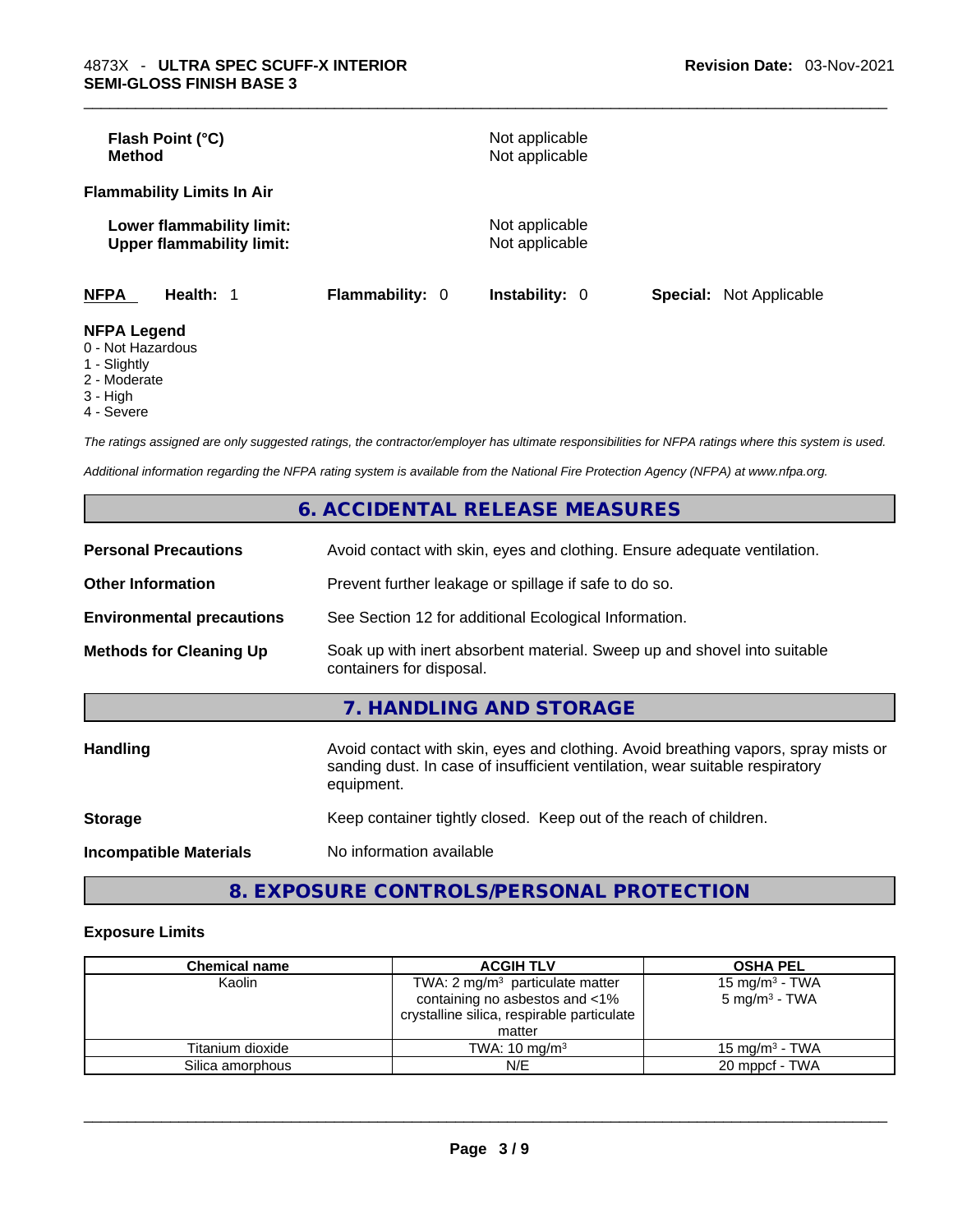| Ammonia | $\cap$ TE<br>$\sim$<br>ppm<br>ັັ | $-\sim$<br><b>TWA</b><br>ppm<br>JU             |
|---------|----------------------------------|------------------------------------------------|
|         | TWA<br>.25<br>ppm<br>v v r       | <b>TWA</b><br>25<br>ma/m<br>ັບ<br>. <b>. .</b> |

#### **Legend**

ACGIH - American Conference of Governmental Industrial Hygienists Exposure Limits OSHA - Occupational Safety & Health Administration Exposure Limits N/E - Not Established

**Engineering Measures** Ensure adequate ventilation, especially in confined areas.

| <b>Personal Protective Equipment</b> |                                                                                                                                     |
|--------------------------------------|-------------------------------------------------------------------------------------------------------------------------------------|
| <b>Eye/Face Protection</b>           | Safety glasses with side-shields.                                                                                                   |
| <b>Skin Protection</b>               | Protective gloves and impervious clothing.                                                                                          |
| <b>Respiratory Protection</b>        | In case of insufficient ventilation wear suitable respiratory equipment.                                                            |
| <b>Hygiene Measures</b>              | Avoid contact with skin, eyes and clothing. Remove and wash contaminated<br>clothing before re-use. Wash thoroughly after handling. |

# **9. PHYSICAL AND CHEMICAL PROPERTIES**

**Appearance** liquid **Odor Odor Odor Odor Odor Odor** *little* **or no odor Odor Threshold** No information available **Density (lbs/gal)** 9.0 - 9.4 **Specific Gravity** 1.08 - 1.12 **pH bH** *pH* **Viscosity (cps) Viscosity (cps) No information available Solubility(ies)** No information available **Water solubility Water solubility No information available Evaporation Rate No information available No information available Vapor pressure**  No information available **Vapor pressure No information available Vapor density**<br> **We Solids**<br>
We Solids
20 - 40 Wt. % Solids **Vol. % Solids** 25 - 35 **Wt. % Volatiles** 60 - 70 **Vol. % Volatiles** 65 - 75 **VOC Regulatory Limit (g/L)** < 50 **Boiling Point (°F)** 212 **Boiling Point**  $(^{\circ}C)$  100 **Freezing point (°F)** 32 **Freezing Point (°C)** 0 **Flash point (°F)** Not applicable **Flash Point (°C)** Not applicable **Method** Not applicable **Flammability (solid, gas)** Not applicable **Upper flammability limit:** Not applicable **Lower flammability limit:** Not applicable **Autoignition Temperature (°F)** No information available **Autoignition Temperature (°C)** No information available **Decomposition Temperature (°F)** No information available **Decomposition Temperature (°C)** No information available \_\_\_\_\_\_\_\_\_\_\_\_\_\_\_\_\_\_\_\_\_\_\_\_\_\_\_\_\_\_\_\_\_\_\_\_\_\_\_\_\_\_\_\_\_\_\_\_\_\_\_\_\_\_\_\_\_\_\_\_\_\_\_\_\_\_\_\_\_\_\_\_\_\_\_\_\_\_\_\_\_\_\_\_\_\_\_\_\_\_\_\_\_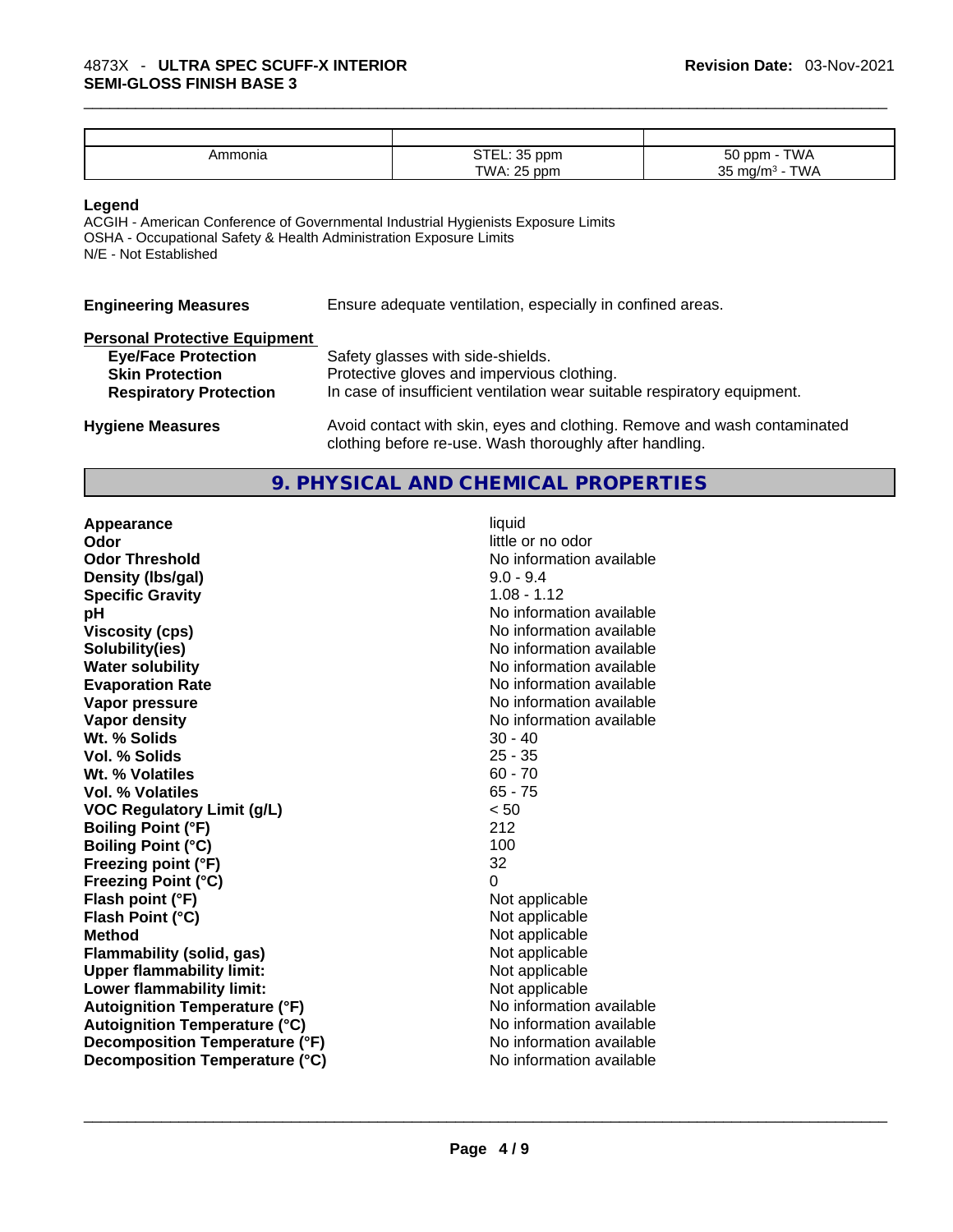**Reactivity** 

**Partition coefficient Contract Contract Contract Contract Contract Contract Contract Contract Contract Contract Contract Contract Contract Contract Contract Contract Contract Contract Contract Contract Contract Contract** 

| 10. STABILITY AND REACTIVITY |
|------------------------------|
| Not Applicable               |

| <b>Chemical Stability</b>               | Stable under normal conditions.          |
|-----------------------------------------|------------------------------------------|
| <b>Conditions to avoid</b>              | Prevent from freezing.                   |
| <b>Incompatible Materials</b>           | No materials to be especially mentioned. |
| <b>Hazardous Decomposition Products</b> | None under normal use.                   |
| Possibility of hazardous reactions      | None under normal conditions of use.     |

# **11. TOXICOLOGICAL INFORMATION**

| Information on likely routes of exposure<br><b>Principal Routes of Exposure</b><br>Eye contact, skin contact and inhalation.<br><b>Acute Toxicity</b><br>No information available<br><b>Product Information</b><br>Symptoms related to the physical, chemical and toxicological characteristics<br>No information available<br><b>Symptoms</b><br>Delayed and immediate effects as well as chronic effects from short and long-term exposure<br>May cause slight irritation.<br>Eye contact<br>Substance may cause slight skin irritation. Prolonged or repeated contact may dry<br><b>Skin contact</b><br>skin and cause irritation.<br>May cause irritation of respiratory tract.<br><b>Inhalation</b><br>Ingestion may cause gastrointestinal irritation, nausea, vomiting and diarrhea.<br>Ingestion<br>No information available<br><b>Sensitization</b> |
|--------------------------------------------------------------------------------------------------------------------------------------------------------------------------------------------------------------------------------------------------------------------------------------------------------------------------------------------------------------------------------------------------------------------------------------------------------------------------------------------------------------------------------------------------------------------------------------------------------------------------------------------------------------------------------------------------------------------------------------------------------------------------------------------------------------------------------------------------------------|
|                                                                                                                                                                                                                                                                                                                                                                                                                                                                                                                                                                                                                                                                                                                                                                                                                                                              |
|                                                                                                                                                                                                                                                                                                                                                                                                                                                                                                                                                                                                                                                                                                                                                                                                                                                              |
|                                                                                                                                                                                                                                                                                                                                                                                                                                                                                                                                                                                                                                                                                                                                                                                                                                                              |
|                                                                                                                                                                                                                                                                                                                                                                                                                                                                                                                                                                                                                                                                                                                                                                                                                                                              |
|                                                                                                                                                                                                                                                                                                                                                                                                                                                                                                                                                                                                                                                                                                                                                                                                                                                              |
|                                                                                                                                                                                                                                                                                                                                                                                                                                                                                                                                                                                                                                                                                                                                                                                                                                                              |
|                                                                                                                                                                                                                                                                                                                                                                                                                                                                                                                                                                                                                                                                                                                                                                                                                                                              |
| No information available.<br><b>Neurological Effects</b><br><b>Mutagenic Effects</b><br>No information available.<br><b>Reproductive Effects</b><br>No information available.<br><b>Developmental Effects</b><br>No information available.<br><b>Target organ effects</b><br>No information available.<br><b>STOT - single exposure</b><br>No information available.<br><b>STOT - repeated exposure</b><br>No information available.<br>Other adverse effects<br>No information available.                                                                                                                                                                                                                                                                                                                                                                   |

**Numerical measures of toxicity**

**The following values are calculated based on chapter 3.1 of the GHS document**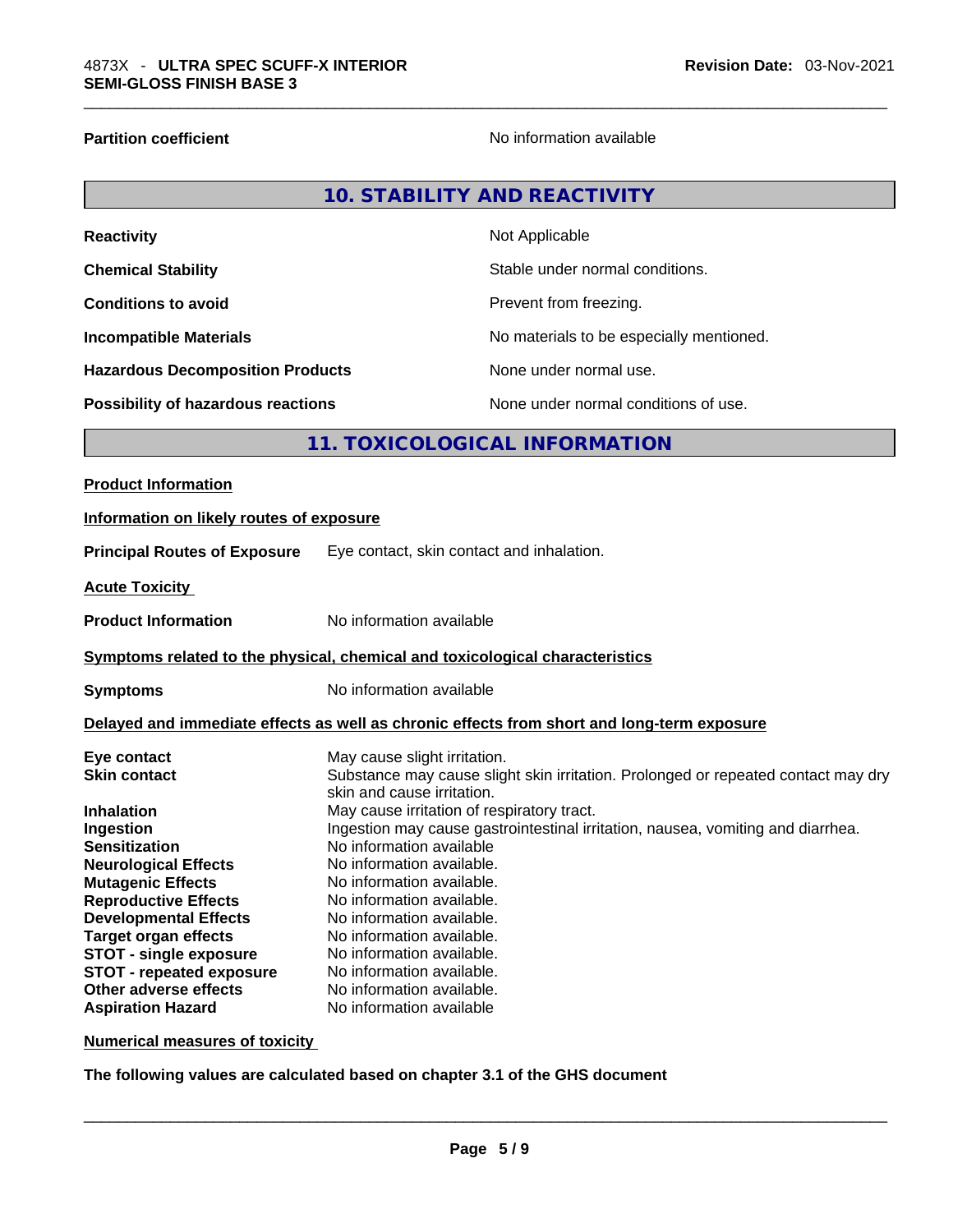#### **ATEmix (inhalation-dust/mist)** 339.9 mg/L

#### **Component Information**

| Chemical name                           | Oral LD50             | Dermal LD50             | <b>Inhalation LC50</b>                                                              |
|-----------------------------------------|-----------------------|-------------------------|-------------------------------------------------------------------------------------|
| Kaolin<br>1332-58-7                     | $>$ 5000 mg/kg (Rat)  | $>$ 5000 mg/kg (Rat)    | $\overline{\phantom{a}}$                                                            |
| Titanium dioxide<br>13463-67-7          | $> 10000$ mg/kg (Rat) |                         |                                                                                     |
| Silica amorphous<br>7631-86-9           | $= 7900$ mg/kg (Rat)  | $>$ 2000 mg/kg (Rabbit) | $> 2.2$ mg/L (Rat) 1 h                                                              |
| 2-Amino-2-methly-1-propanol<br>124-68-5 | $= 2900$ mg/kg (Rat)  | $>$ 2000 mg/kg (Rabbit) |                                                                                     |
| Ammonia<br>7664-41-7                    | $=$ 350 mg/kg (Rat)   |                         | (Rat) 1 h<br>$= 9850$ mg/m <sup>3</sup><br>Rat ) 1 h<br>$= 13770$ mg/m <sup>3</sup> |

#### **Chronic Toxicity**

#### **Carcinogenicity**

*The information below indicates whether each agency has listed any ingredient as a carcinogen:.* 

| <b>Chemical name</b> | IARC                 | <b>NTP</b> | OSHA   |
|----------------------|----------------------|------------|--------|
|                      | Possible Human<br>2B |            | Listed |
| Titanium<br>dioxide  | Carcinogen           |            |        |

• Although IARC has classified titanium dioxide as possibly carcinogenic to humans (2B), their summary concludes: "No significant exposure to titanium dioxide is thought to occur during the use of products in which titanium dioxide is bound to other materials, such as paint."

#### **Legend**

IARC - International Agency for Research on Cancer NTP - National Toxicity Program OSHA - Occupational Safety & Health Administration

**12. ECOLOGICAL INFORMATION** 

## **Ecotoxicity Effects**

The environmental impact of this product has not been fully investigated.

#### **Product Information**

#### **Acute Toxicity to Fish**

No information available

#### **Acute Toxicity to Aquatic Invertebrates**

No information available

#### **Acute Toxicity to Aquatic Plants**

No information available

#### **Persistence / Degradability**

No information available. \_\_\_\_\_\_\_\_\_\_\_\_\_\_\_\_\_\_\_\_\_\_\_\_\_\_\_\_\_\_\_\_\_\_\_\_\_\_\_\_\_\_\_\_\_\_\_\_\_\_\_\_\_\_\_\_\_\_\_\_\_\_\_\_\_\_\_\_\_\_\_\_\_\_\_\_\_\_\_\_\_\_\_\_\_\_\_\_\_\_\_\_\_

#### **Bioaccumulation**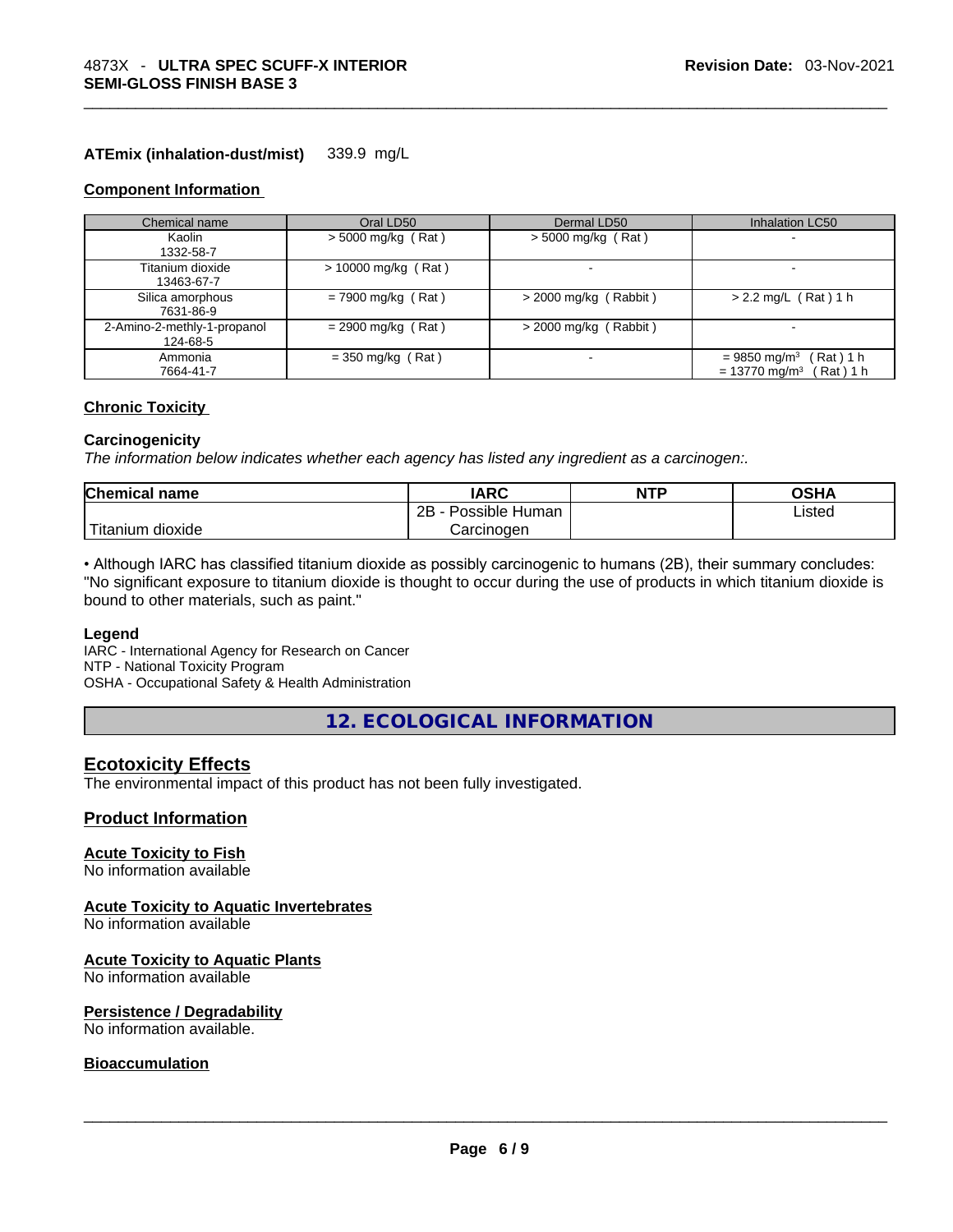There is no data for this product.

## **Mobility in Environmental Media**

No information available.

#### **Ozone**

No information available

#### **Component Information**

#### **Acute Toxicity to Fish**

Titanium dioxide  $LC50: > 1000$  mg/L (Fathead Minnow - 96 hr.)

#### **Acute Toxicity to Aquatic Invertebrates**

No information available

#### **Acute Toxicity to Aquatic Plants**

No information available

| Dispose of in accordance with federal, state, and local regulations. Local<br><b>Waste Disposal Method</b><br>requirements may vary, consult your sanitation department or state-designated<br>environmental protection agency for more disposal options.<br>14. TRANSPORT INFORMATION<br><b>DOT</b><br>Not regulated<br><b>ICAO / IATA</b><br>Not regulated<br>Not regulated<br><b>IMDG / IMO</b><br><b>15. REGULATORY INFORMATION</b><br><b>International Inventories</b><br>Yes - All components are listed or exempt.<br><b>TSCA: United States</b><br>No - Not all of the components are listed.<br><b>DSL: Canada</b><br>One or more component is listed on NDSL.<br><b>Federal Regulations</b><br><b>SARA 311/312 hazardous categorization</b><br>Acute health hazard<br>No<br>Chronic Health Hazard<br><b>No</b><br><b>No</b><br>Fire hazard | 13. DISPOSAL CONSIDERATIONS |
|------------------------------------------------------------------------------------------------------------------------------------------------------------------------------------------------------------------------------------------------------------------------------------------------------------------------------------------------------------------------------------------------------------------------------------------------------------------------------------------------------------------------------------------------------------------------------------------------------------------------------------------------------------------------------------------------------------------------------------------------------------------------------------------------------------------------------------------------------|-----------------------------|
|                                                                                                                                                                                                                                                                                                                                                                                                                                                                                                                                                                                                                                                                                                                                                                                                                                                      |                             |
|                                                                                                                                                                                                                                                                                                                                                                                                                                                                                                                                                                                                                                                                                                                                                                                                                                                      |                             |
|                                                                                                                                                                                                                                                                                                                                                                                                                                                                                                                                                                                                                                                                                                                                                                                                                                                      |                             |
|                                                                                                                                                                                                                                                                                                                                                                                                                                                                                                                                                                                                                                                                                                                                                                                                                                                      |                             |
|                                                                                                                                                                                                                                                                                                                                                                                                                                                                                                                                                                                                                                                                                                                                                                                                                                                      |                             |
|                                                                                                                                                                                                                                                                                                                                                                                                                                                                                                                                                                                                                                                                                                                                                                                                                                                      |                             |
|                                                                                                                                                                                                                                                                                                                                                                                                                                                                                                                                                                                                                                                                                                                                                                                                                                                      |                             |
|                                                                                                                                                                                                                                                                                                                                                                                                                                                                                                                                                                                                                                                                                                                                                                                                                                                      |                             |
|                                                                                                                                                                                                                                                                                                                                                                                                                                                                                                                                                                                                                                                                                                                                                                                                                                                      |                             |
|                                                                                                                                                                                                                                                                                                                                                                                                                                                                                                                                                                                                                                                                                                                                                                                                                                                      |                             |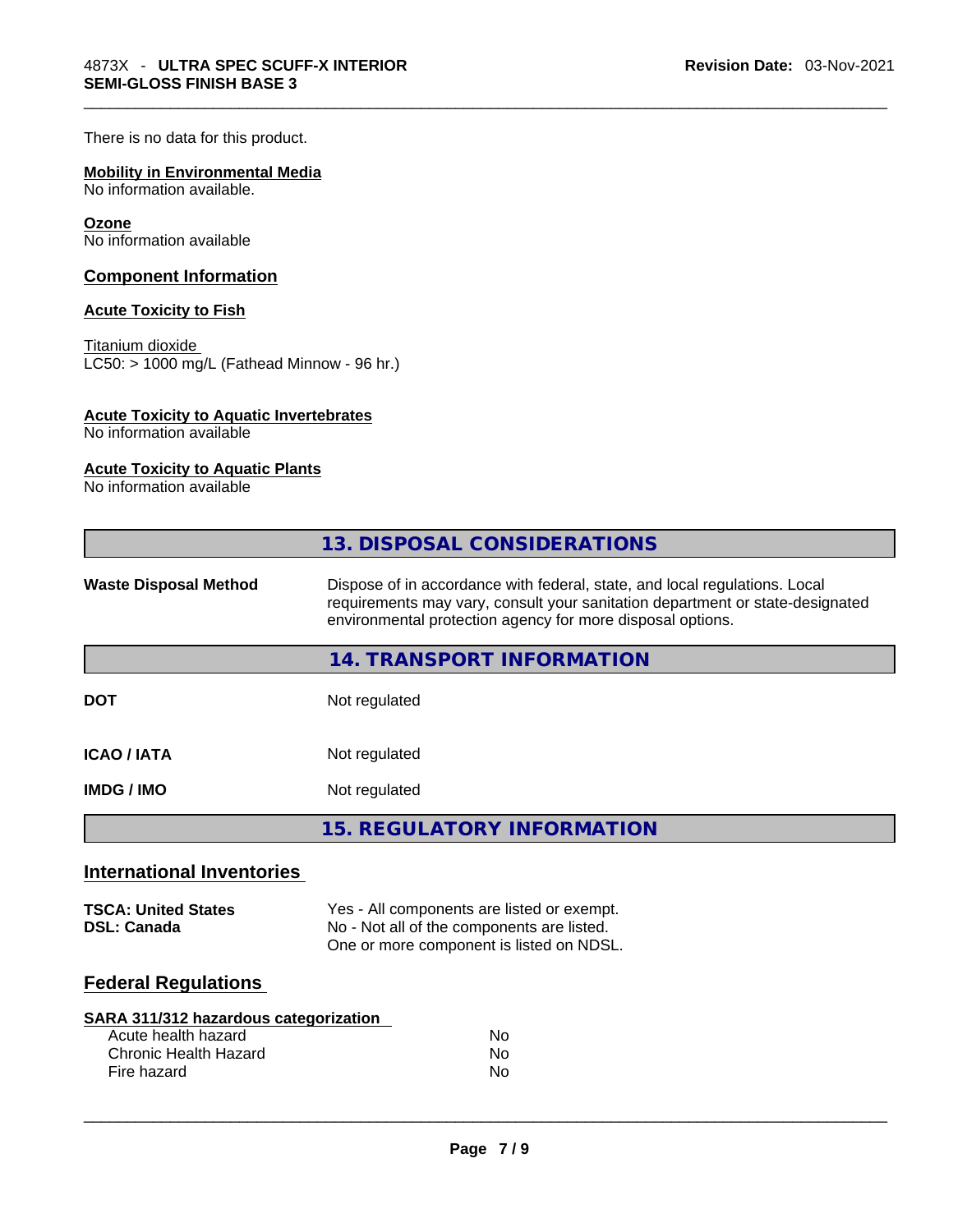| Sudden release of pressure hazard | No  |
|-----------------------------------|-----|
| Reactive Hazard                   | No. |

#### **SARA 313**

Section 313 of Title III of the Superfund Amendments and Reauthorization Act of 1986 (SARA). This product contains a chemical or chemicals which are subject to the reporting requirements of the Act and Title 40 of the Code of Federal Regulations, Part 372:

*None*

## **Clean Air Act,Section 112 Hazardous Air Pollutants (HAPs) (see 40 CFR 61)**

This product contains the following HAPs:

*None*

# **US State Regulations**

#### **California Proposition 65**

**WARNING:** This product can expose you to chemicals including Titanium dioxide, which are known to the State of California to cause cancer, and Chloroform, which are known to the State of California to cause birth defects or other reproductive harm. For more information go to www.P65Warnings.ca.gov.

#### **State Right-to-Know**

| <b>Chemical name</b> | <b>Massachusetts</b> | <b>New Jersey</b> | Pennsylvania |
|----------------------|----------------------|-------------------|--------------|
| Kaolin               |                      |                   |              |
| Titanium dioxide     |                      |                   |              |
| Silica amorphous     |                      |                   |              |

**Legend**

X - Listed

# **16. OTHER INFORMATION**

**HMIS** - **Health:** 1 **Flammability:** 0 **Reactivity:** 0 **PPE:** -

## **HMIS Legend**

- 0 Minimal Hazard
- 1 Slight Hazard
- 2 Moderate Hazard
- 3 Serious Hazard
- 4 Severe Hazard
- \* Chronic Hazard

X - Consult your supervisor or S.O.P. for "Special" handling instructions.

Note: The PPE rating has intentionally been left blank. Choose appropriate PPE that will protect employees from the hazards the material will *present under the actual normal conditions of use.*